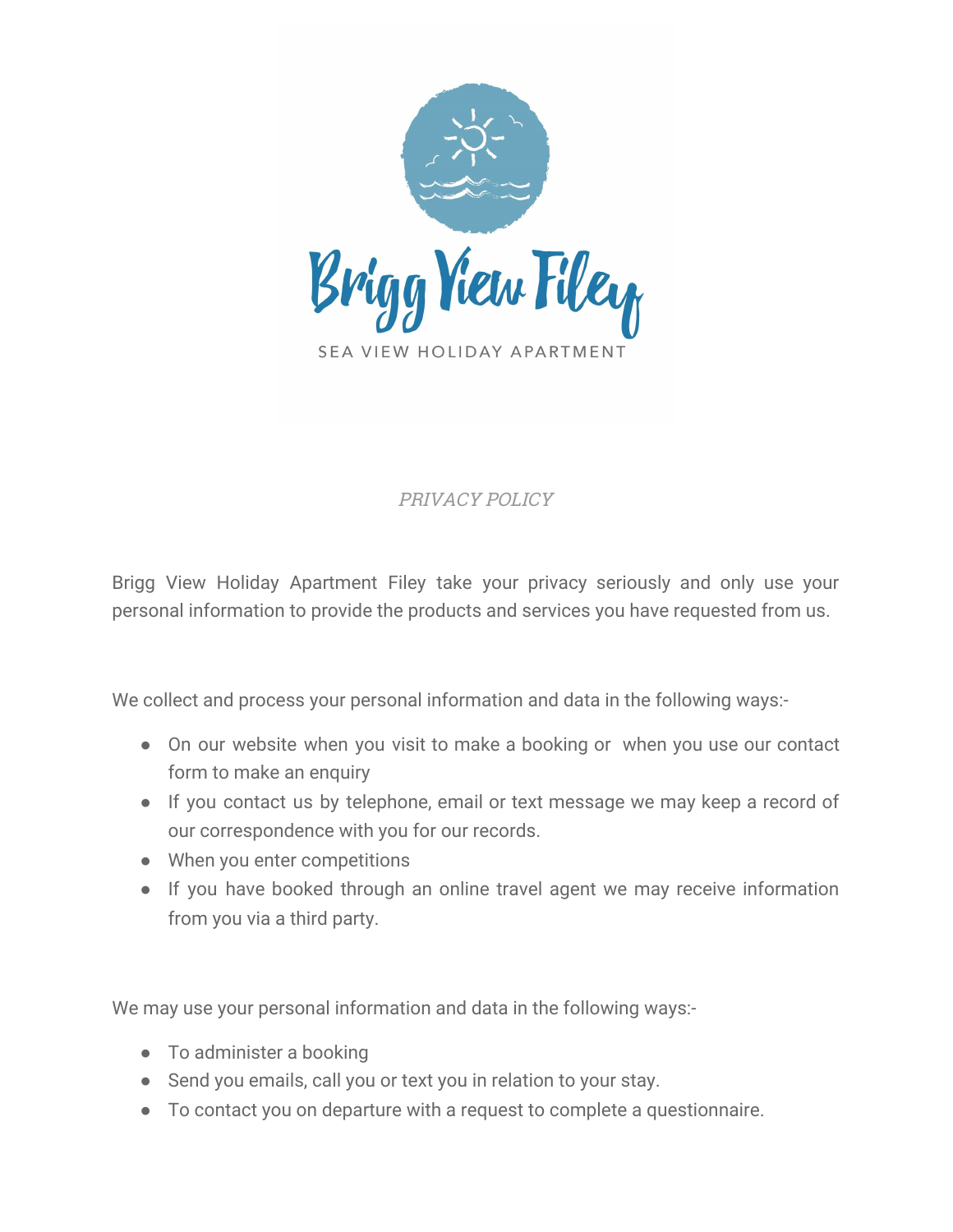- To send you marketing and promotional emails should you opt in to this service.
- To respond to enquires, requests and general customer service

## Sensitive Personal Data

We do not collect sensitive personal data (such as racial or ethnic origin, nationality, political opinions, religious beliefs etc) unless it is volunteered by you. In order to understand our customer base we may ask for your age and the ages of your guests. As with all data it is entirely up to you whether you provide this information.

# Credit and Debit Cards

We use a secure website to obtain your credit/debit card details when you make a booking. If you book via telephone you will be given the option to be sent an email with a link to make payment via the secure website, to give the relevant information over the phone or to send payment via cheque to our home address. All such information is stored on a secure system and will only be accessed when necessary to take payments as outlined in our terms and conditions. This data will be kept for as long as it is necessary to fulfil your contract with us (unless a longer retention period is required or permitted by law) before being disposed securely.

### Opt Out

You will not receive any marketing or promotional emails from us unless you have opted in to this service.

All our marketing or promotional emails will provide a link at the end of the email to unsubscribe from the service.

It is not possible to opt out of receiving information about your booking.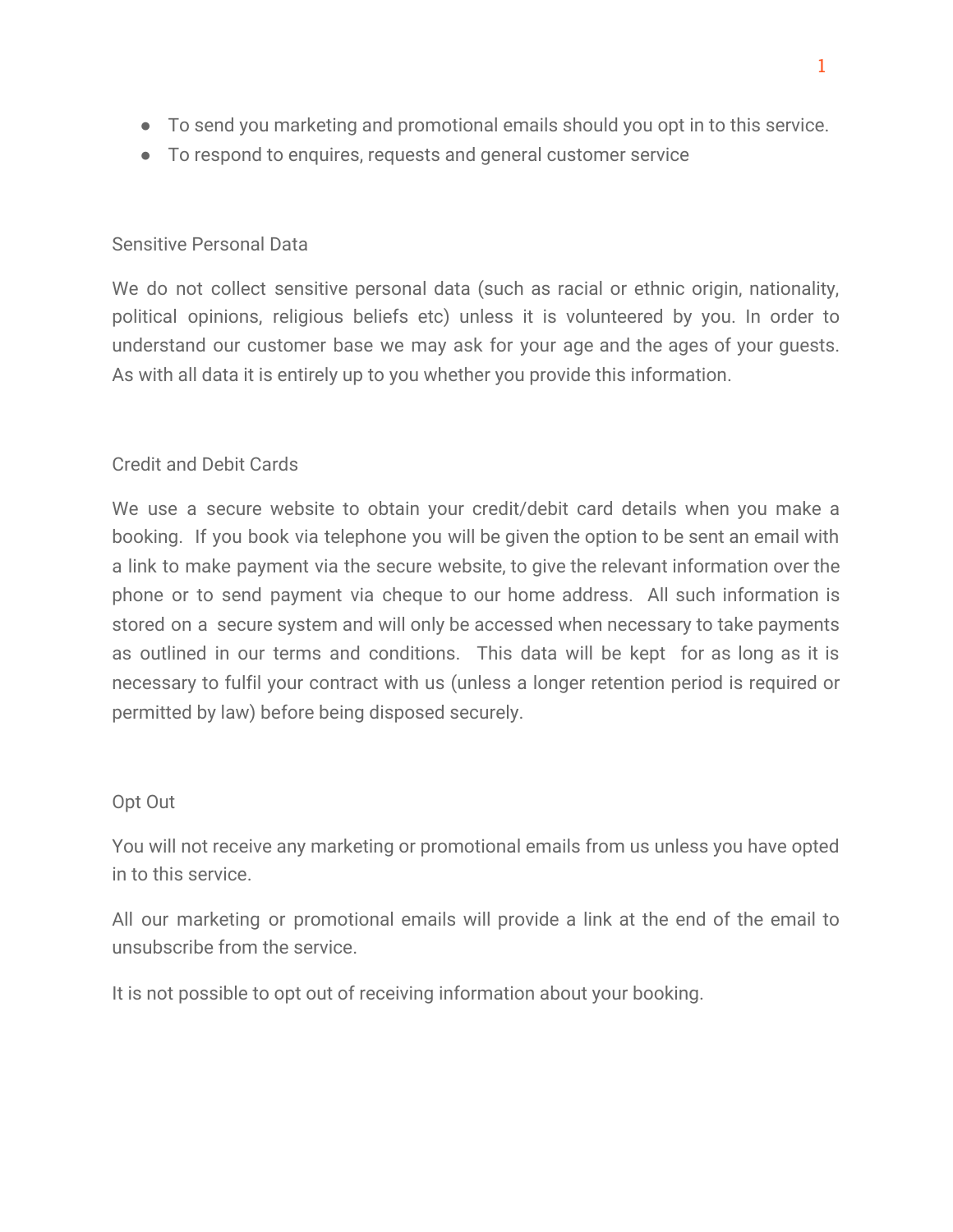Non-Disclosure to third parties

We do not share your data with any other company for marketing purposes.

We may share your data with agencies such as law enforcement or governmental organisations where we are required to make such disclosures by any applicable law.

We may share your data with banks and payment providers to authorise and complete payments.

We may pass your information on to our third party service providers, agents, subcontractors and other associated organisations for the purposes of completing tasks and providing services to to you on our or your behalf (for example to process payments and send you email). However, when we use third party service providers, we disclose only the information necessary to deliver the service and we have a contract in place that requires them to keep your information secure.

We work with carefully selected Online Travel Agents. When you enquire about or make a booking with these third parties , the relevant third party product provider will use your details to provide you with information and carry out their obligations arising from any contracts you have entered into with them. They will be acting as a data controller of your information and we would therefore advise you to read their privacy policy. These third party product providers will share required information about you with us (for example dates of stay, name, address, number of guests) which we will use in accordance with this privacy policy.

Our website includes social media features, such as the Facebook like button and widgets such as the 'book now' button. These features may collect your IP address, which page you are visiting on our site and may set a cookie to enable the feature to function properly. Social Media features and the widgets are hosted by a third party. Your interactions with these features are governed by the privacy policy of the company providing it.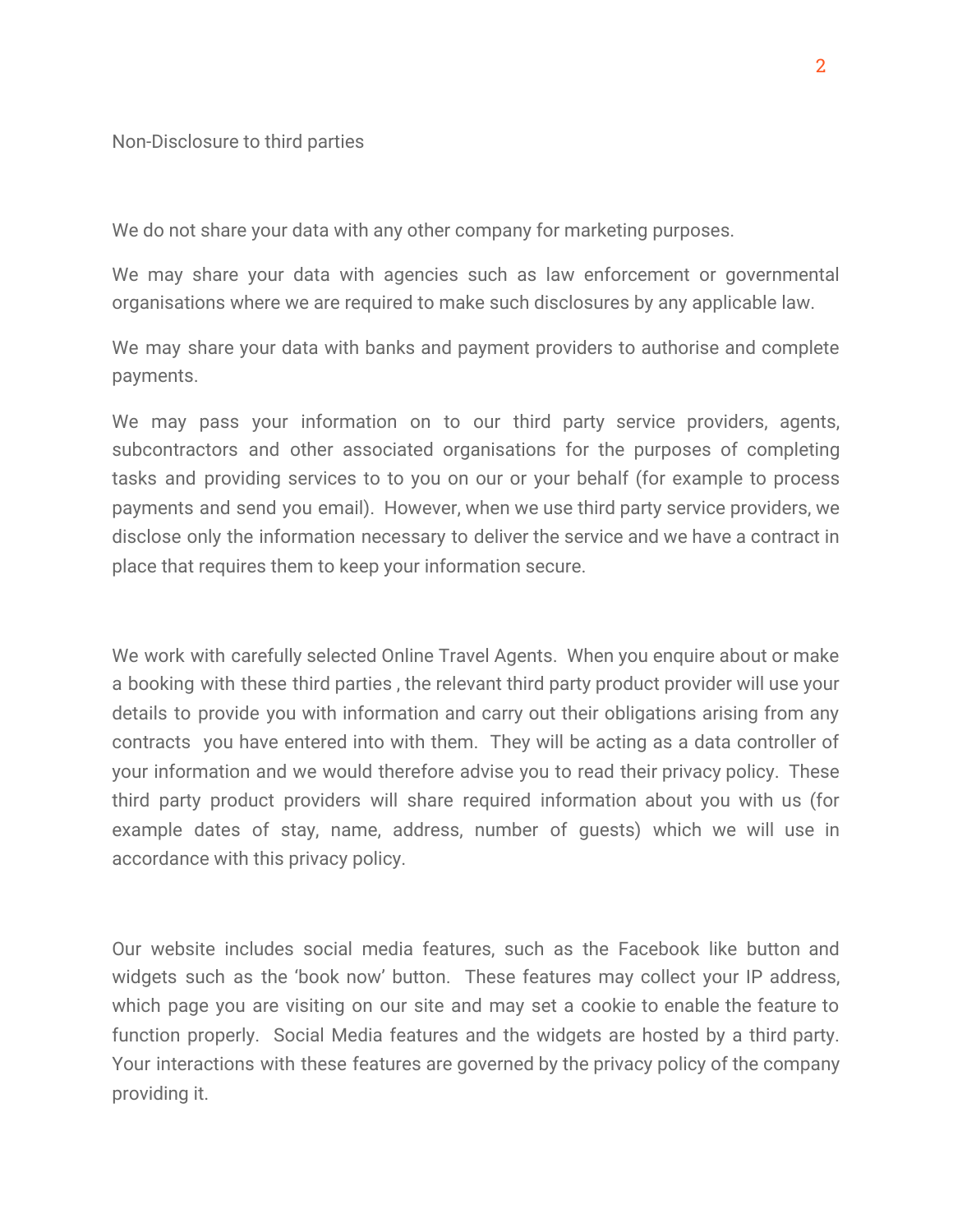#### Children

We will never collect any personal information from a child under 16 years of age and that no child under 16 should submit any personal information to us. Should we discover that any such personal information has been delivered to us, we will remove the information as soon as possible. When making a booking through our website you may be asked for the names of all guests and the ages for any children. This gives us the opportunity to offer services such as travel cots, high chairs etc for young children. It is up to you whether you provide the names and ages for child guests in your party.

#### Retaining Personal Information

We retain personal information about you for the period necessary to fulfil the purposes outlined in this policy, unless a longer retention period is required or permitted by applicable law. Where your information is no longer required we will ensure that it is disposed of in a secure manner.

#### How we use cookies

Our website uses "cookies" which are harmless small text files that are placed on your machine to help the website provide a better user experience. In general, cookies are used to retain user preferences, store information for things like shopping carts, and provide anonymised tracking data to third party applications like Google Analytics. As a rule, cookies will make your browsing experience better. However you may prefer to disable cookies on this site and on others. The most effective way to do this is to disable cookies on your browser. If cookies are disabled the online browsing experience may be limited. We do not use cookies to track individuals or store sensitive information such as your name, address or credit card details.

#### IP Addresses

We may collect non-personal information about your computer, including where available, your IP address, operating system and browser type for system